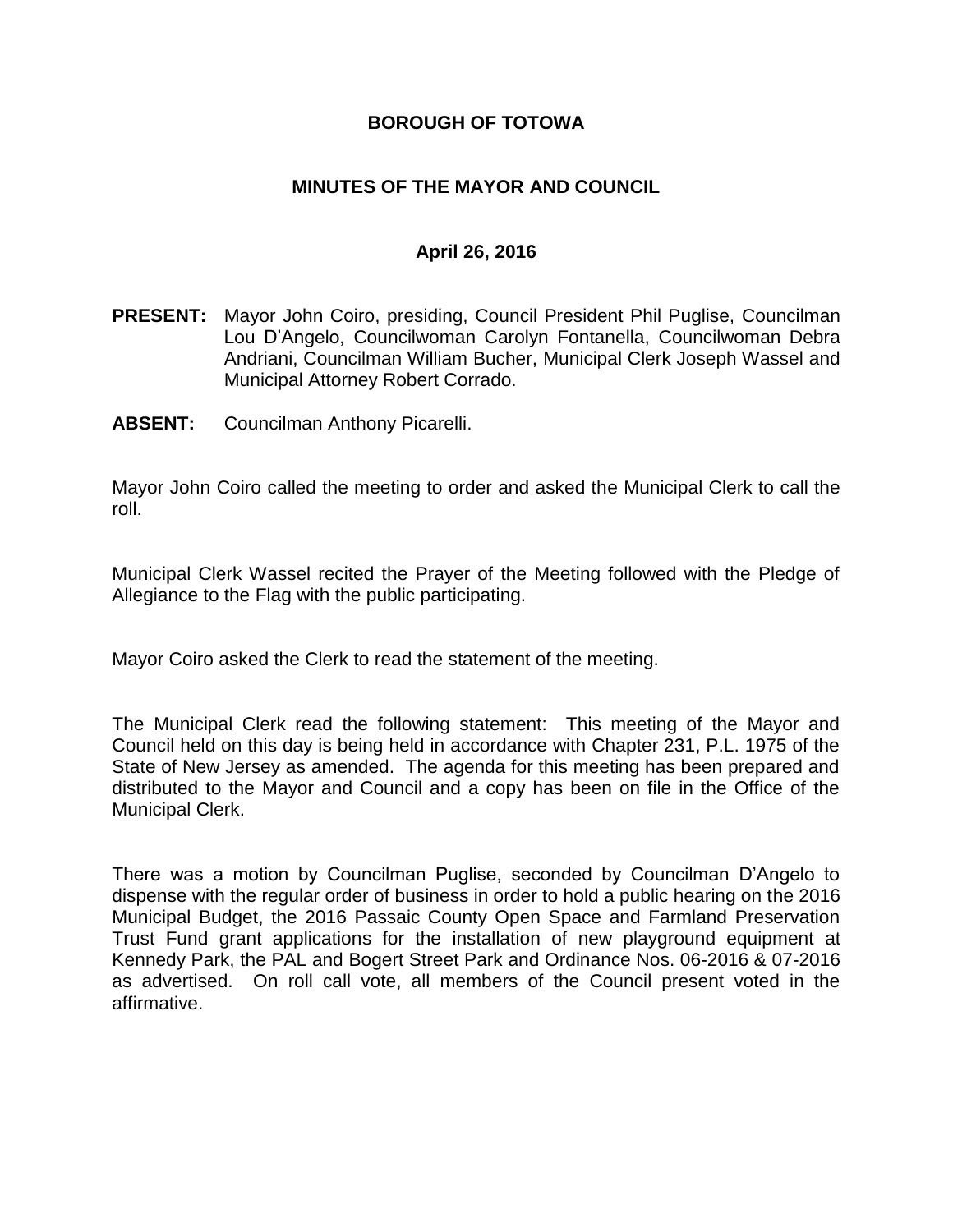Municipal Clerk Wassel announced that the 2016 Municipal Budget, the 2016 Passaic County Open Space and Farmland Preservation Trust Fund grant applications for the installation of new playground equipment at Kennedy Park, the PAL and Bogert Street Park and Ordinance Nos. 06-2016 & 07-2016 have been advertised for public hearing for Tuesday, April 26, 2016.

Municipal Clerk Wassel read the Municipal Budget Notice.

There was a motion by Councilman Puglise, seconded by Councilman D'Angelo to adopt the following Resolution To Waive The Reading In Full Of The 2016 Municipal Budget. On roll call vote, all members of the Council present voted in the affirmative.

# RESOLUTION NO. 60-2016

# RESOLUTION TO WAIVE THE READING IN FULL OF THE 2016 MUNICIPAL BUDGET

WHEREAS, N.J.S.A. 40A:4-8 permits that the Budget as advertised may be read by its title providing that at least one week prior to the date of the hearing a complete copy of the approved budget shall:

- a) Be made available for public inspection in the free public library of the municipality; and
- b) Is made available to each person requesting the same during said week and during the public hearing; and

WHEREAS, the Borough of Totowa has complied with the aforesaid requirements.

NOW, THEREFORE, BE IT RESOLVED, by the Mayor and Council that the Borough of Totowa is hereby permitted to waive the reading in full, of the Municipal Budget for the year ending December 31, 2016.

There was a motion by Councilman Puglise, seconded by Councilman D'Angelo to open the public hearing. On roll call vote, all members of the Council present voted in the affirmative.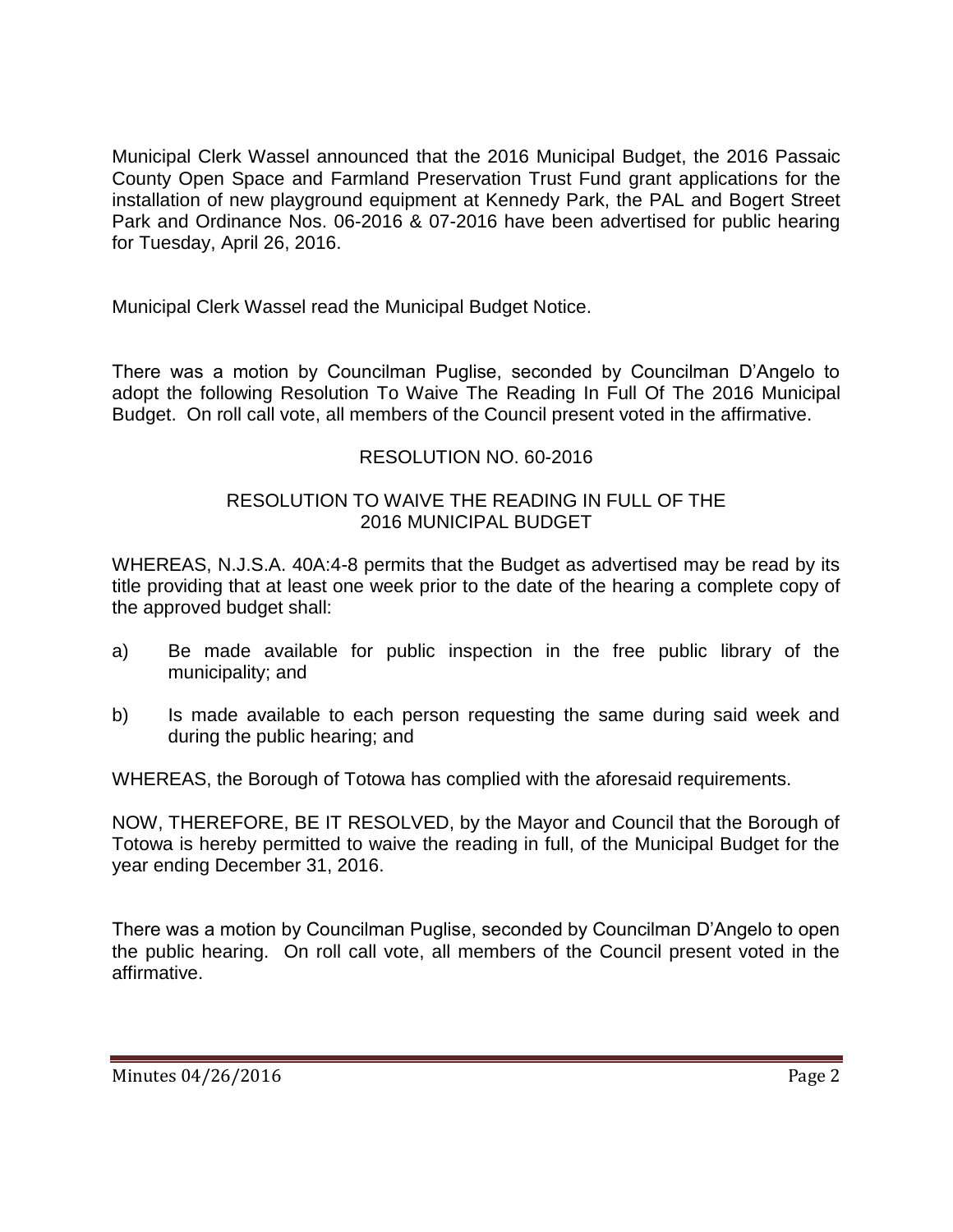Mayor Coiro asked if any citizens wished to be heard on the 2016 Municipal Budget.

CITIZENS HEARD:

There were no citizens who wished to be heard.

There was a motion by Councilman Puglise, seconded by Councilman D'Angelo to close the public hearing. On roll call vote, all members of the Council present voted in the affirmative.

There was a motion by Councilman Puglise, seconded by Councilman D'Angelo to adopt Resolution No. 61-2016 To Adopt The 2016 Municipal Budget. On roll call vote, all members of the Council present voted in the affirmative.

Municipal Clerk Wassel read the Open Space Public Hearing Notice.

There was a motion by Councilman Puglise, seconded by Councilman D'Angelo to open the public hearing. On roll call vote, all members of the Council present voted in the affirmative.

Mayor Coiro asked if any citizens wished to be heard on the 2016 Open Space grant applications.

# **CITIZENS HEARD:**

Mike Mahometa, 269 Lincoln Avenue: Said that he received the certified letter because he is within 200' of the PAL and asked what specifically is being done. Mayor Coiro: Responded that the existing park and playground equipment will be replaced with new park and playground equipment in the same location.

There was a motion by Councilman Puglise, seconded by Councilman D'Angelo to close the public hearing. On roll call vote, all members of the Council present voted in the affirmative.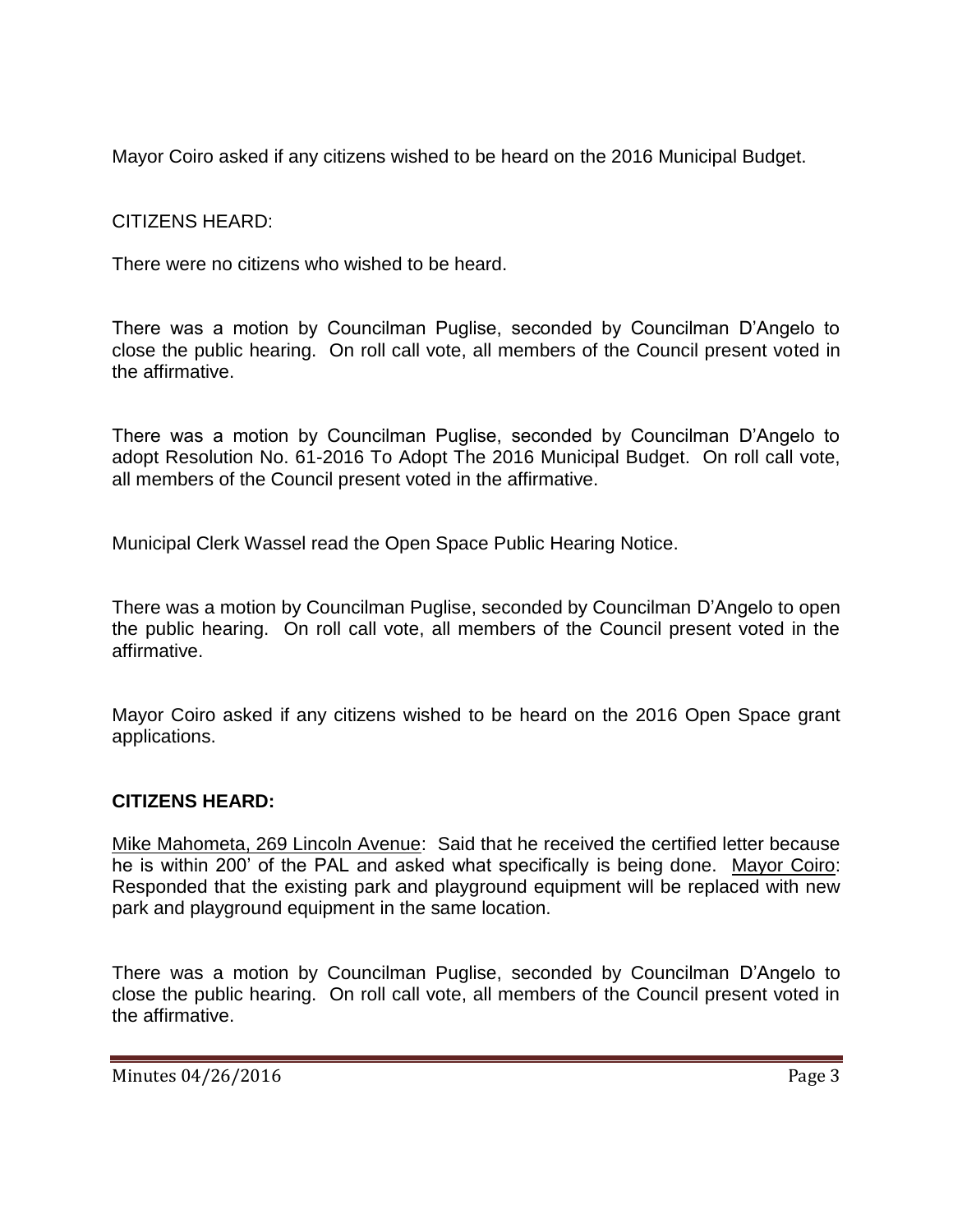There was a motion by Councilman Puglise, seconded by Councilman D'Angelo to adopt the following resolution endorsing submission of the 2016 Passaic County Open Space and Farmland Preservation Trust Fund grant applications for the installation of new playground equipment at Kennedy Park, the PAL and Bogert Street Park. On roll call vote, all members of the Council present voted in the affirmative.

# RESOLUTION NO. 62-2016

WHEREAS, the Mayor and Council of the Borough of Totowa are desirous of submitting three applications for funding through the Passaic County Open Space and Farmland Preservation Trust Fund for the installation of new playground equipment at each of the following locations: Kennedy Park (Block 166.02, Lot 11); Totowa PAL (Block 62, Lot 1); and Bogert Street Park (Block 134, Lot 1).

WHEREAS, pursuant to the State Shared Services Act, such funds may not be spent in a municipality without authorization by the Governing Body; and

WHEREAS, the aforesaid projects are in the best interest of the Borough of Totowa; and

WHEREAS, the Mayor and Council obtained public comments of the proposed application at their meeting held on April 26, 2016; and

WHEREAS, all property owners within a 200-foot radius of the proposed project sites were notified of the public hearing at least 10 days prior to its implementation.

NOW, THEREFORE, BE IT RESOLVED, that the Mayor and Council of the Borough of Totowa do hereby confirm endorsement of the aforesaid projects.

BE IT FURTHER RESOLVED, that the Mayor and Council certify the resolution for the applications to be presented to the Passaic County Department of Planning.

BE IT FURTHER RESOLVED, that a copy of this resolution shall be sent to the Department of Planning to be added to the applications by the Borough for the 2016 Open Space and Farmland Preservation Trust Fund, so that implementation of the aforesaid projects may be expedited.

Municipal Clerk Wassel read the legal notice and the title of Ordinance No. 06-2016.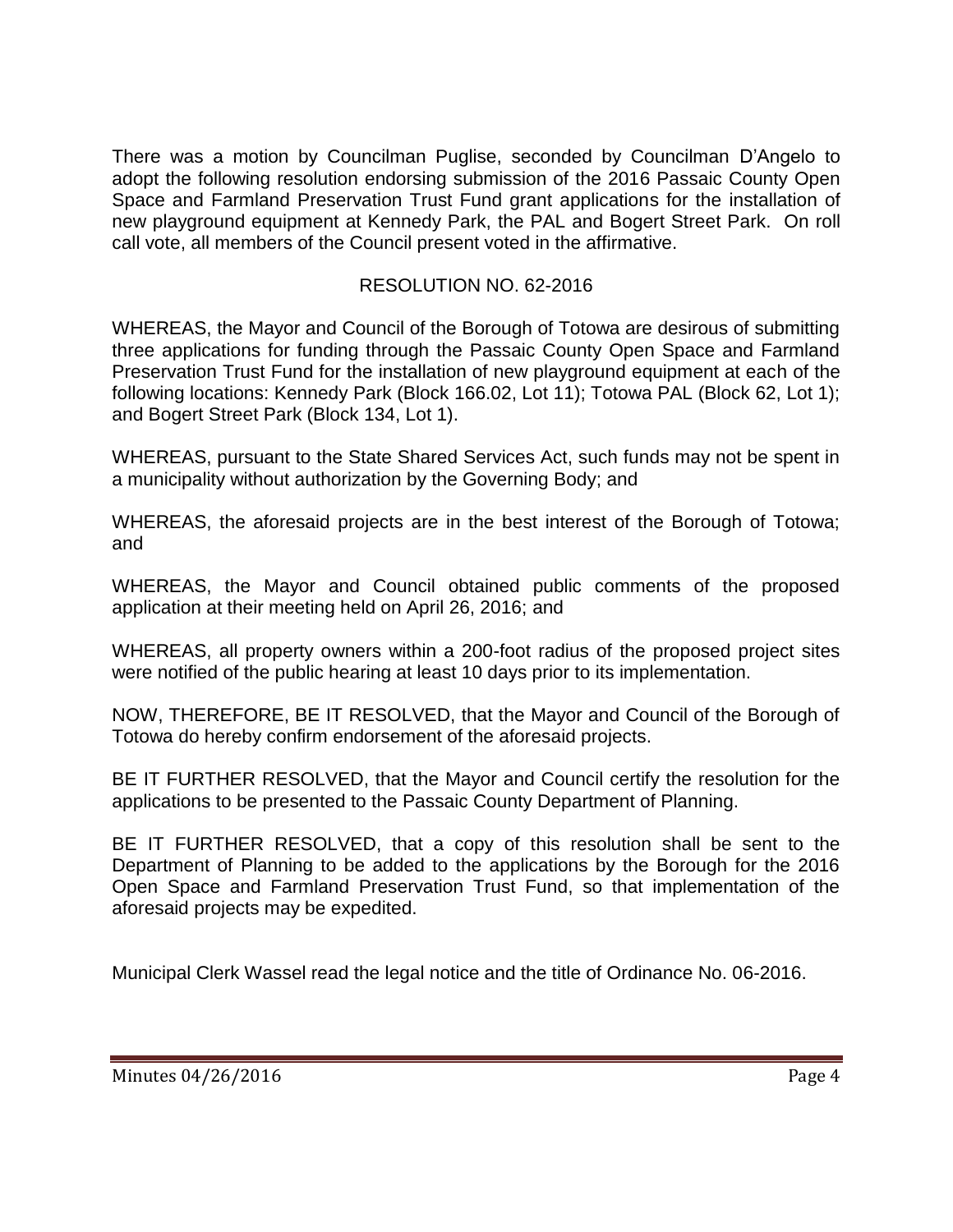There was a motion by Councilman Puglise, seconded by Councilman D'Angelo to open the public hearing. On roll call vote, all members of the Council present voted in the affirmative.

Mayor Coiro asked if any citizens wished to be heard on Ordinance No. 06-2016.

CITIZENS HEARD:

There were no citizens who wished to be heard.

There was a motion by Councilman Puglise, seconded by Councilman D'Angelo to close the public hearing. On roll call vote, all members of the Council present voted in the affirmative.

Municipal Clerk Wassel read Ordinance No. 06-2016 by title:

## **ORDINANCE NO. 06-2016**

#### **AN ORDINANCE TO AMEND THE CODE OF THE BOROUGH OF TOTOWA CHAPTER 38 ENTITLED "ETHICS, CODE OF"**

There was a motion by Councilman Puglise, seconded by Councilman D'Angelo to adopt Ordinance No. 06-2016 on second and final reading. On roll call vote, all members of the Council present voted in the affirmative.

Municipal Clerk Wassel read the legal notice and the title of Ordinance No. 07-2016.

There was a motion by Councilman Puglise, seconded by Councilman D'Angelo to open the public hearing. On roll call vote, all members of the Council present voted in the affirmative.

Mayor Coiro asked if any citizens wished to be heard on Ordinance No. 07-2016.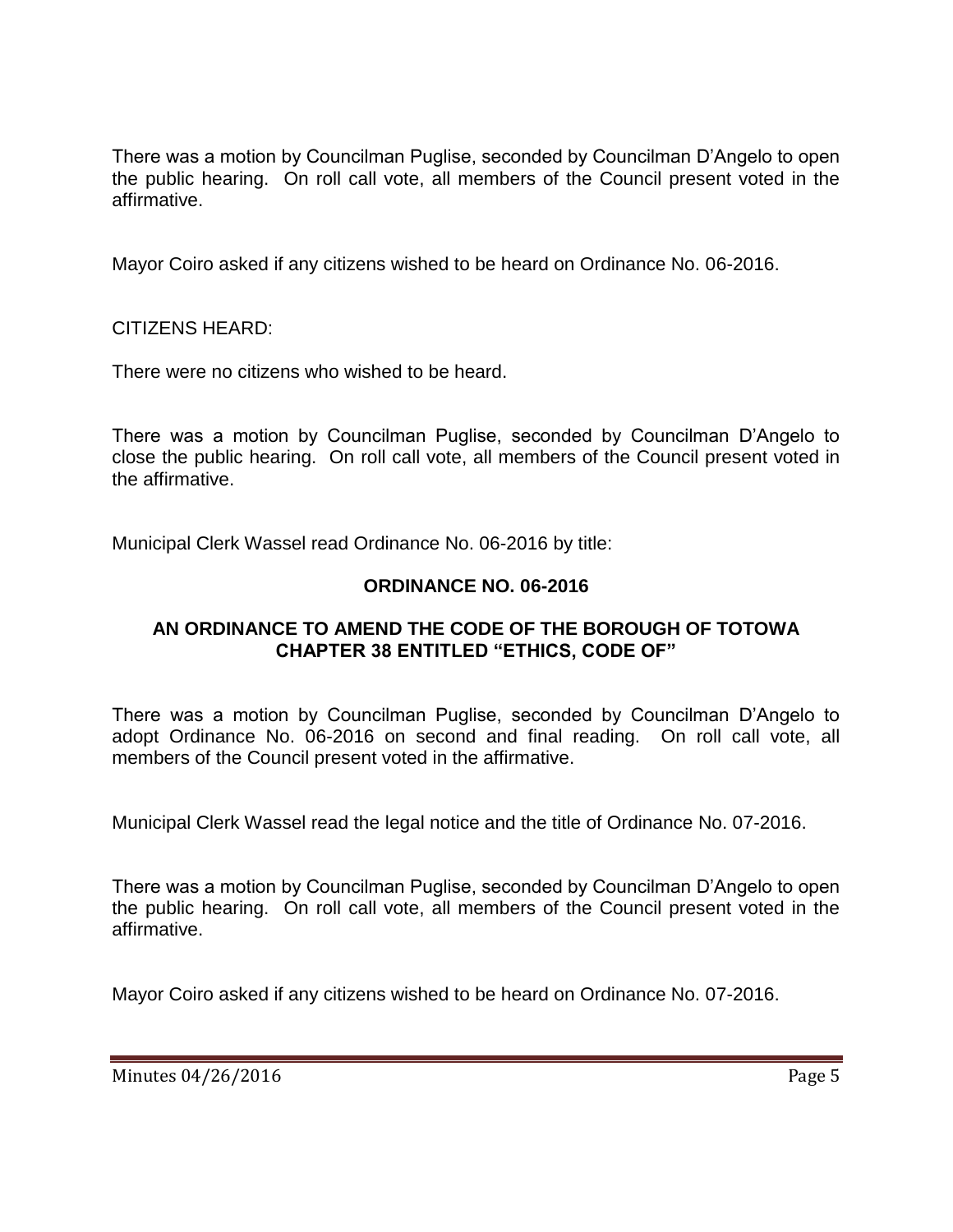CITIZENS HEARD:

There were no citizens who wished to be heard.

There was a motion by Councilman Puglise, seconded by Councilman D'Angelo to close the public hearing. On roll call vote, all members of the Council present voted in the affirmative.

Municipal Clerk Wassel read Ordinance No. 07-2016 by title:

## **ORDINANCE NO. 07-2016**

#### **AN ORDINANCE TO AMEND THE ORDINANCE FIXING THE ANNUAL SALARIES AND WAGES OF THE OFFICIALS, EMPLOYEES AND THE APPOINTEES OF THE BOROUGH OF TOTOWA, COUNTY OF PASSAIC, STATE OF NEW JERSEY**

There was a motion by Councilman Puglise, seconded by Councilman D'Angelo to adopt Ordinance No. 07-2016 on second and final reading. On roll call vote, all members of the Council present voted in the affirmative.

There was a motion by Councilman Puglise, seconded by Councilman D'Angelo to revert to the regular order of business. On roll call vote, all members of the Council present voted in the affirmative.

Mayor Coiro asked if any members of the Council, the Municipal Clerk or the Municipal Attorney wished to address the Council.

Councilwoman Andriani: 1) Announced that the Board of Recreation Summer Camp and Pool registration dates will be May 18<sup>th</sup> & 25<sup>th</sup> from 6:30 – 9:00 p.m. at the Library; 2) Remarked that this Saturday, April  $30<sup>th</sup>$  the Library will host a Trash to Treasure event and will also have a shredding truck and electronic waste disposal available; 3) Congratulated Totowa's own County Clerk Kristin Corrado who announced that she will be running for Senate.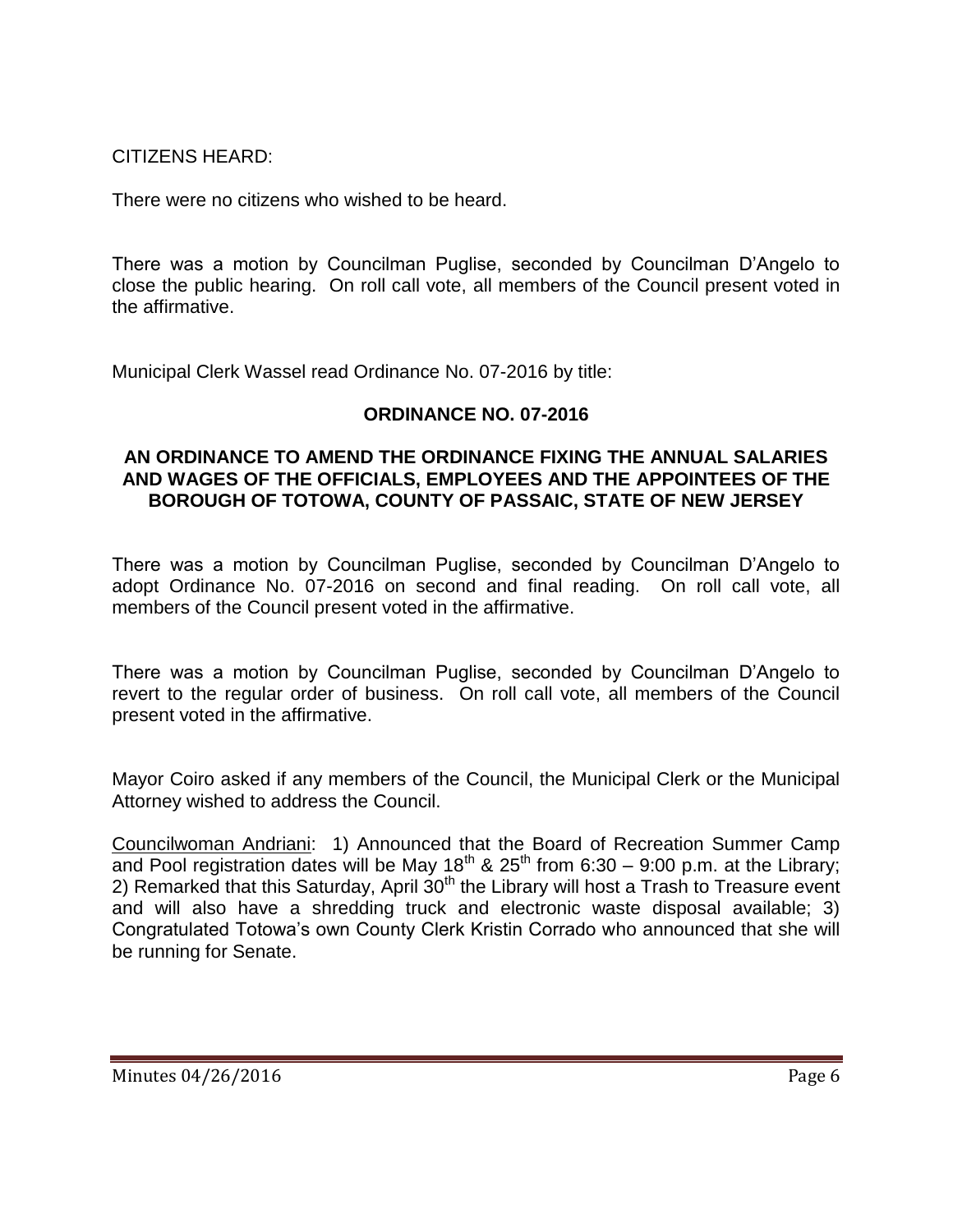CITIZENS HEARD:

Frank & Sharon Grosso, 131 Shepherds Lane: Said that cars speed up and down Shepherds Lane and they live right across the street from the school and asked that speed bumps be installed. Mayor Coiro: Advised them that we will have to take some steps first because the Department of Transportation does not like approving speed bumps on hills. Told them that Police Chief Robert Coyle is not here tonight, but asked Public Safety Chairman, Council President Puglise to have the Chief first set up the speed monitor—to deter and record speeding—and then to have officers stationed with radar. Sharon Grosso: Asked if the monitor notifies the Police Department at the time of speeding. Mayor Coiro: Replied that the monitor serves two purposes: 1) It gives us statistics on speeding, number of vehicles, time of day, etc.; and 2) It shows the driver their speed which would hopefully alert them to slow down.

There was a motion by Councilman Puglise, seconded by Councilman D'Angelo to approve the Minutes of the Mayor and Council for the meeting of April 12, 2016. On roll call vote, all members of the Council present voted in the affirmative.

#### COMMITTEE ON FINANCE:

There was a motion by Councilman D'Angelo, seconded by Councilwoman Fontanella to approve Resolution No. 2016-10 for the payment of bills. On roll call vote, all members of the Council present voted in the affirmative.

There was a motion by Councilman D'Angelo, seconded by Councilwoman Fontanella to adopt the following Resolution To Amend Resolution No. 14-2016 Designating Official Signatories For Municipal Court General Account And Bail Account Checks. On roll call vote, all members of the Council present voted in the affirmative.

## RESOLUTION NO. 63-2016

#### RESOLUTION TO AMEND RESOLUTION NO. 14-2016 DESIGNATING OFFICIAL SIGNATORIES FOR MUNICIPAL COURT GENERAL ACCOUNT AND BAIL ACCOUNT CHECKS

WHEREAS, there is a need to designate the Official Signatories for Municipal Court General Account and Bail Account Checks.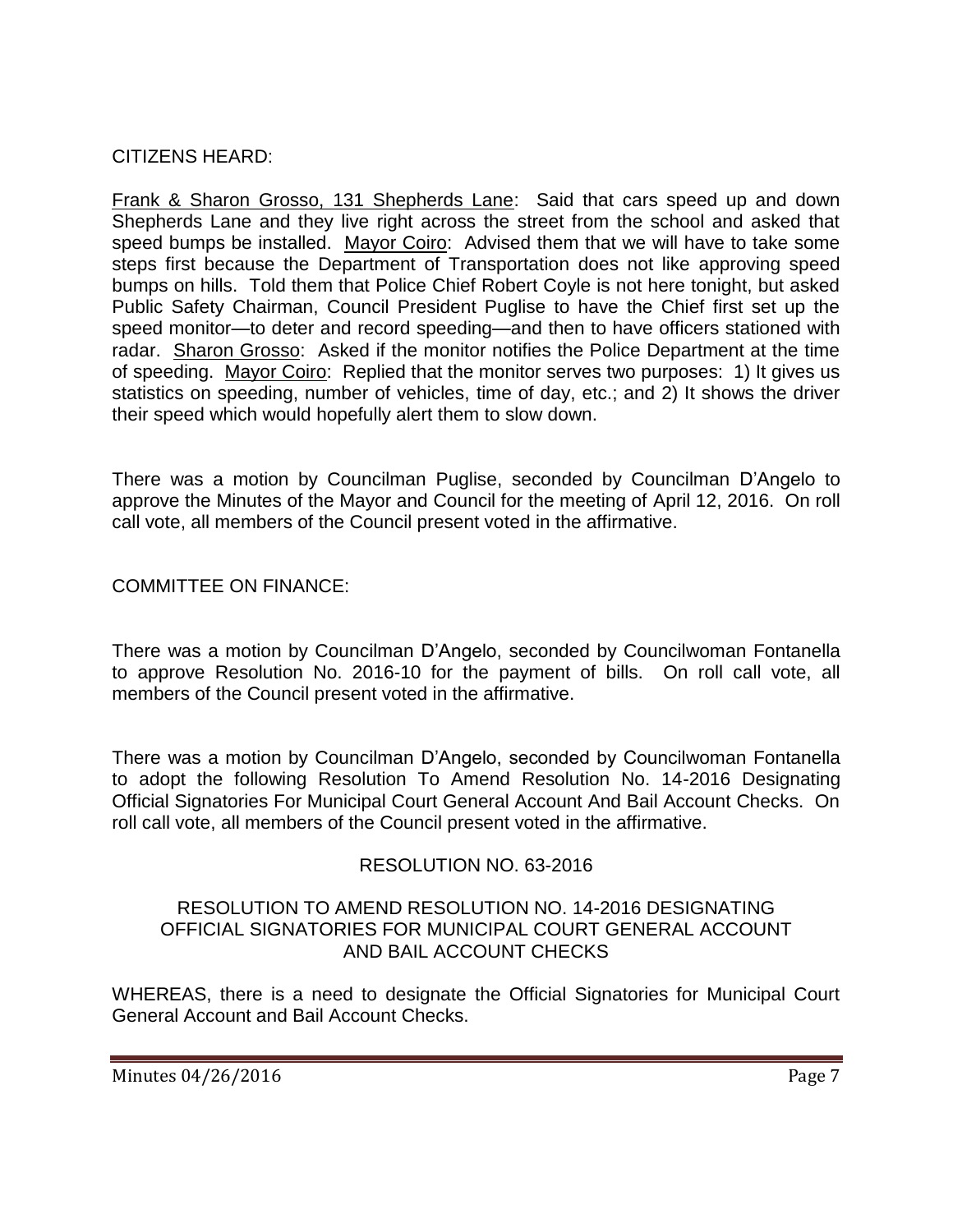NOW, THEREFORE, BE IT RESOLVED, by the Mayor and Council of the Borough of Totowa that the Municipal Court Judge, Court Administrator and the Violations Clerk be hereby designated as the Official Signatories to sign all Municipal Court General Account and Bail Account Checks.

BE IT FURTHER RESOLVED, by the Mayor and Council of the Borough of Totowa that any two (2) of the above mentioned three (3) employees will be permitted to sign the checks at any given time.

There was a motion by Councilman D'Angelo, seconded by Councilwoman Fontanella to adopt the following resolution endorsing the submission of the 2016 Recycling Tonnage Grant Application and Recycling Tax Identification Statement to the New Jersey Department of Environmental Protection. On roll call vote, all members of the Council present voted in the affirmative.

## RESOLUTION NO. 64-2016

WHEREAS, the Mandatory Source Separation and Recycling Act, P.L. 1987, c.102, has established a recycling fund from which tonnage grants may be made to municipalities in order to encourage local source separation and recycling programs; and

WHEREAS, it is the intent and spirit of the Mandatory Source Separation and Recycling Act to use the tonnage grants to develop new municipal recycling programs and to continue and to expand existing programs; and

WHEREAS, the New Jersey Department of Environmental Protection has promulgated recycling regulations to implement the Mandatory Source Separation and Recycling Act; and

WHEREAS, the recycling regulations impose on municipalities certain requirements as a condition for applying for tonnage grants, including but not limited to, making and keeping accurate, verifiable records of materials collected and claimed by the municipality; and

WHEREAS, a resolution authorizing this municipality to apply for the 2015 Recycling Tonnage Grant will memorialize the commitment of this municipality to recycling and to indicate the assent of the Mayor and Council of the Borough of Totowa to the efforts undertaken by the municipality and the requirements contained in the Recycling Act and recycling regulations; and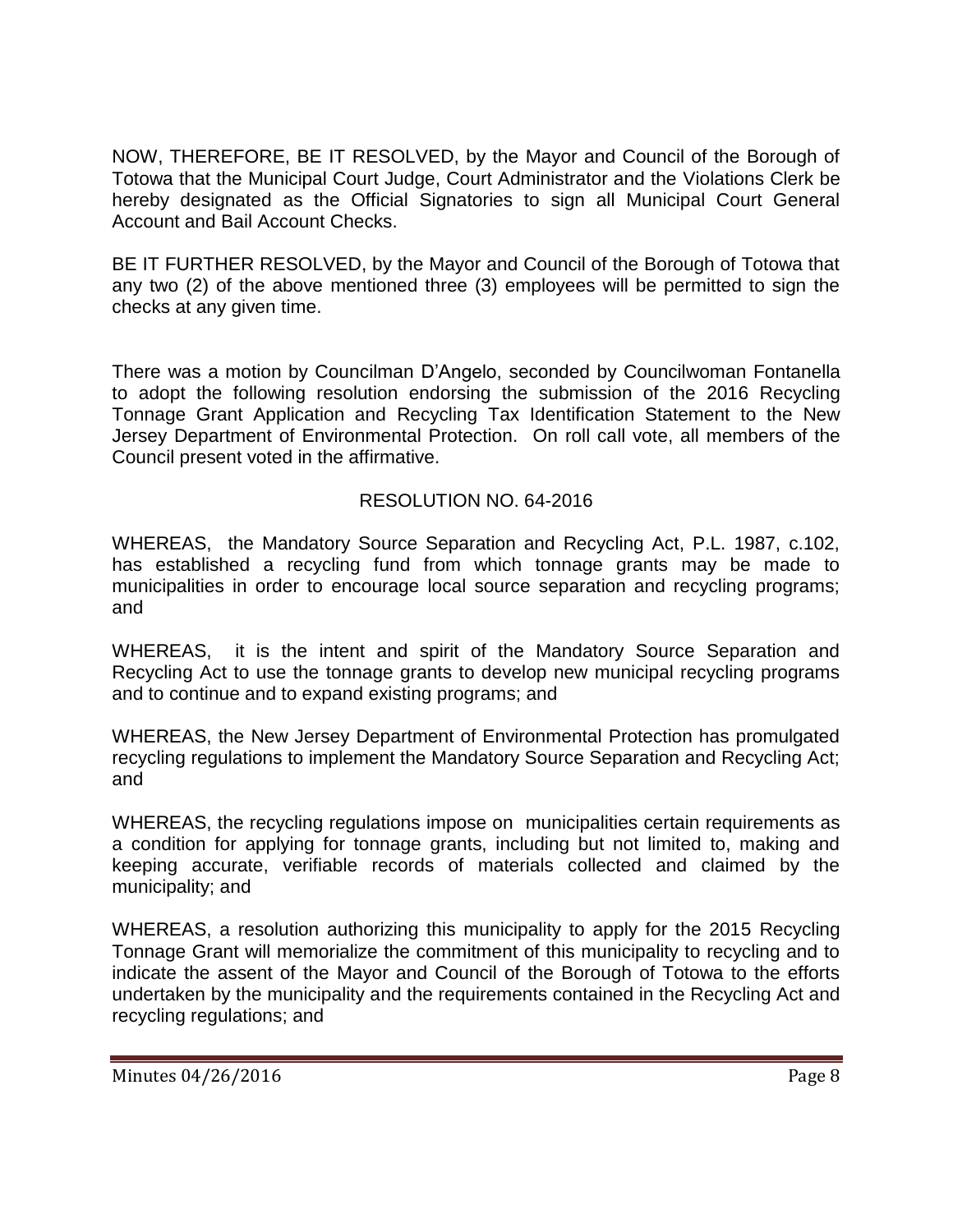WHEREAS, such a resolution should designate the individual authorized to ensure the application is properly completed and timely filed.

NOW, THEREFORE, BE IT RESOLVED, that the Mayor and Council of the Borough of Totowa hereby endorses the submission of the Recycling Tonnage Grant Application to the New Jersey Department of Environmental Protection and designates Joseph Wassel, Certified Recycling Professional, 537 Totowa Road at Cherba Place, Totowa, NJ, 07512, to ensure that the application is properly filed.

BE IT FURTHER RESOLVED, that the monies received from the Recycling Tonnage Grant be deposited in a dedicated recycling trust fund to be used solely for the purposes of recycling.

There was a motion by Councilman D'Angelo, seconded by Councilwoman Fontanella to authorize the Borough Clerk and Borough Attorney to re-advertise for RFP's for 2016 Tax Appeal Consultant Services. On roll call vote, all members of the Council present voted in the affirmative.

COMMITTEE ON PUBLIC SAFETY:

There was a motion by Councilman Puglise, seconded by Councilwoman Fontanella to adopt the following Resolution Authorizing The Purchase And Delivery Of Two Vehicles For The Borough Of Totowa Police Department. On roll call vote, all members of the Council present voted in the affirmative.

## RESOLUTION NO. 65-2016

#### RESOLUTION AUTHORIZING THE PURCHASE AND DELIVERY OF TWO VEHICLES FOR THE BOROUGH OF TOTOWA POLICE DEPARTMENT

WHEREAS, the Borough of Totowa Police Chief has requested that two new police vehicles be purchased and added to the Borough of Totowa fleet; and

WHEREAS, the Mayor and Council of the Borough of Totowa have determined that there is a need for two new police vehicles in order to maintain and keep the fleet updated; and

WHEREAS, the Mayor and Council of the Borough of Totowa desire to authorize the purchase of these vehicles; and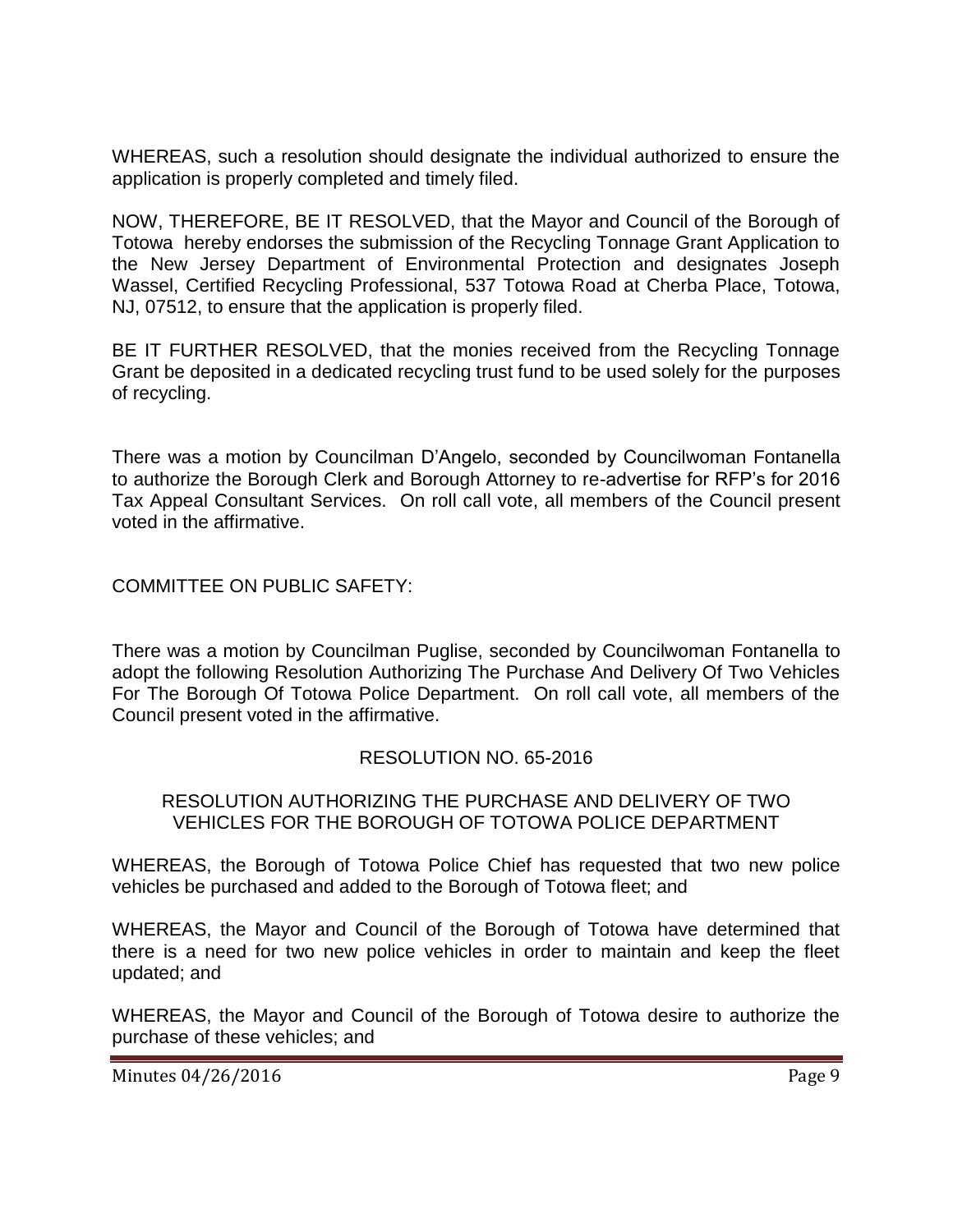WHEREAS, Morris County Cooperative Pricing Council Contract No. 15-A has been awarded to Beyer Ford, 170 Ridgedale Avenue, Morristown, New Jersey 07962 for the purchase of the two 2016 Ford Police Interceptor Sedans and related equipment; and

WHEREAS, pursuant to the applicable New Jersey State laws, the purchase of the police vehicles may be authorized without public bidding.

NOW, THEREFORE, BE IT RESOLVED, that the Mayor and Council of the Borough of Totowa do hereby authorize the purchase of two 2016 Ford Police Interceptor Sedans from Beyer Ford in the amount of \$24,511.00 per vehicle for a total cost of \$49,022.00

BE IT FURTHER RESOLVED, that the Mayor and Municipal Council of the Borough of Totowa do hereby authorize the Municipal Clerk and Police Chief to execute any and all instruments relating thereto.

There was a motion by Councilman Puglise, seconded by Councilwoman Fontanella to approve the fireman's application, the purchase of fireman's equipment and authorize a fireman's physical for Brian J. Cappadonna for Fire Rescue Company No. 4. On roll call vote, all members of the Council present voted in the affirmative.

A letter from the Passaic County Prosecutor inviting the Mayor and Council to attend the 19<sup>th</sup> Annual Candlelight Vigil to be held on Sunday, May 1, 2016 from 3:00-5:00 p.m. at the Passaic County Community College was received and filed.

COMMITTEE ON PUBLIC WORKS:

There was a motion by Councilman D'Angelo, seconded by Councilman Puglise to accept the following bids for the Hobart Place Improvements. On roll call vote, all members of the Council present voted in the affirmative.

| Company                           | <b>Total Bid</b> |
|-----------------------------------|------------------|
| <b>Midwest Construction, Inc.</b> | \$194,816.15     |
| Warren, NJ 07059                  |                  |
| 4 Clean-Up, Inc.                  | \$197,964.50     |
| North Bergen, NJ 07047            |                  |

Minutes 04/26/2016 **Page 10**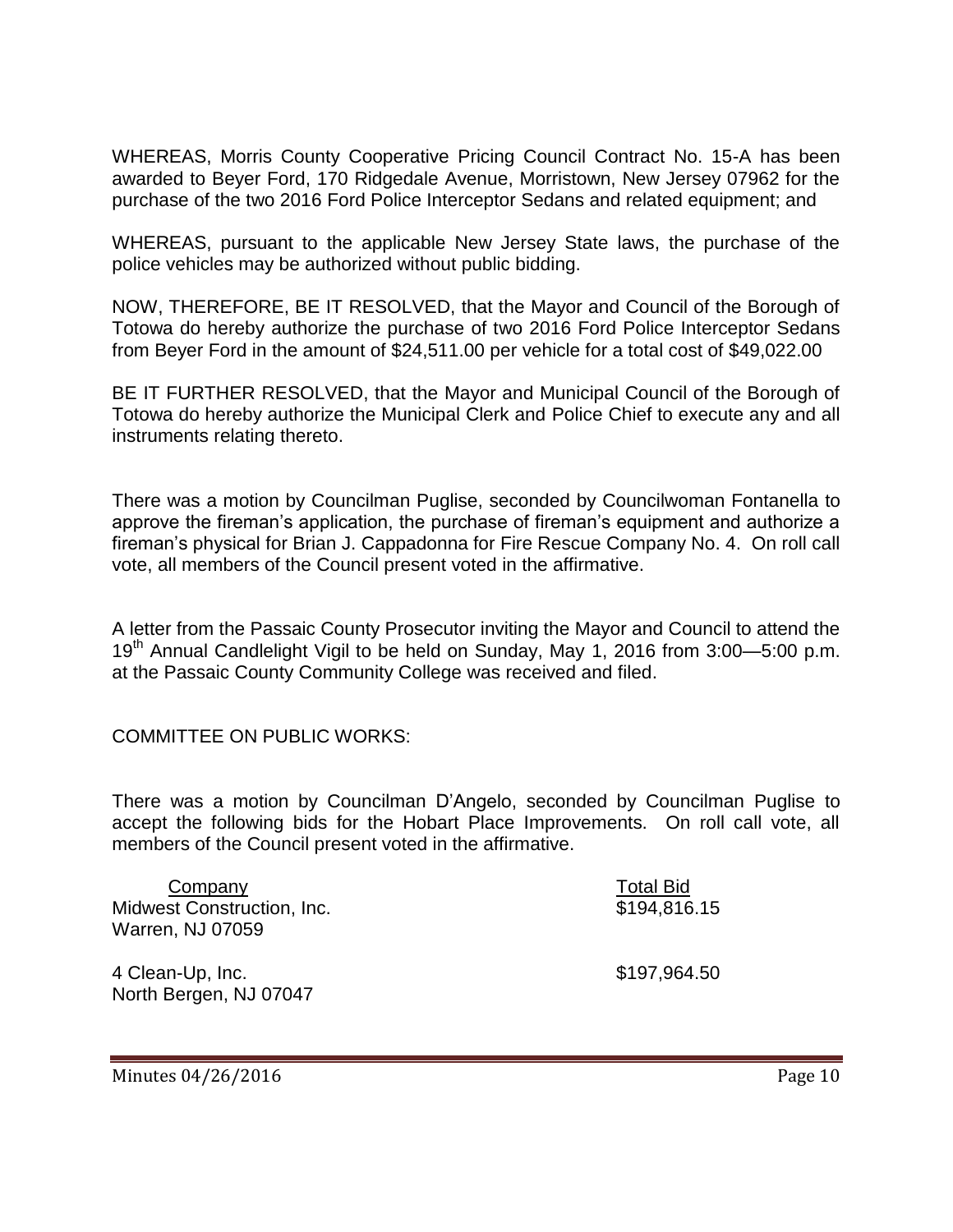| Cifelli & Son General Construction, Inc.<br>Nutley, NJ 07110  | \$206,843.30 |
|---------------------------------------------------------------|--------------|
| Mike Fitzpatrick Equipment Co., Inc.<br>Oak Ridge, NJ 07438   | \$211,404.35 |
| Marini Brothers Construction Co.<br>Hackensack, NJ 07601      | \$215,579.00 |
| Your Way Construction, Inc.<br>Irvington, NJ 07111            | \$229,099.70 |
| D&L Paving Contractors, Inc.<br>Nutley, NJ 07110              | \$243,457.35 |
| <b>Smith-Sondy Paving Contractors</b><br>Wallington, NJ 07057 | \$266,456.65 |

Upon the recommendation of the Committee, there was a motion by Councilman D'Angelo, seconded by Councilman Puglise to adopt the following resolution to award the contract to the lowest responsible bidder for the Hobart Place Improvements. On roll call vote, all members of the Council present voted in the affirmative.

## RESOLUTION NO. 66-2016

#### RESOLUTION AWARDING CONTRACT FOR HOBART PLACE IMPROVEMENTS

WHEREAS, the Borough of Totowa has received a Municipal Aid Grant from the New Jersey Department of Transportation ("NJDOT") for various improvements for Hobart Place including the installation of replacement concrete vertical curb, installation of ADA compliant curb ramps, the milling and resurfacing of the roadway and associated site improvements; and

WHEREAS, by Resolution No. 111-2015 dated September 8, 2015, the Mayor and Council of the Borough of Totowa authorized the Borough of Totowa Municipal Engineer, Richard A. Alaimo Engineering Associates to provide design services, prepare bid documents, assist in the bidding process and supervise construction of the Hobart Place Improvement Project; and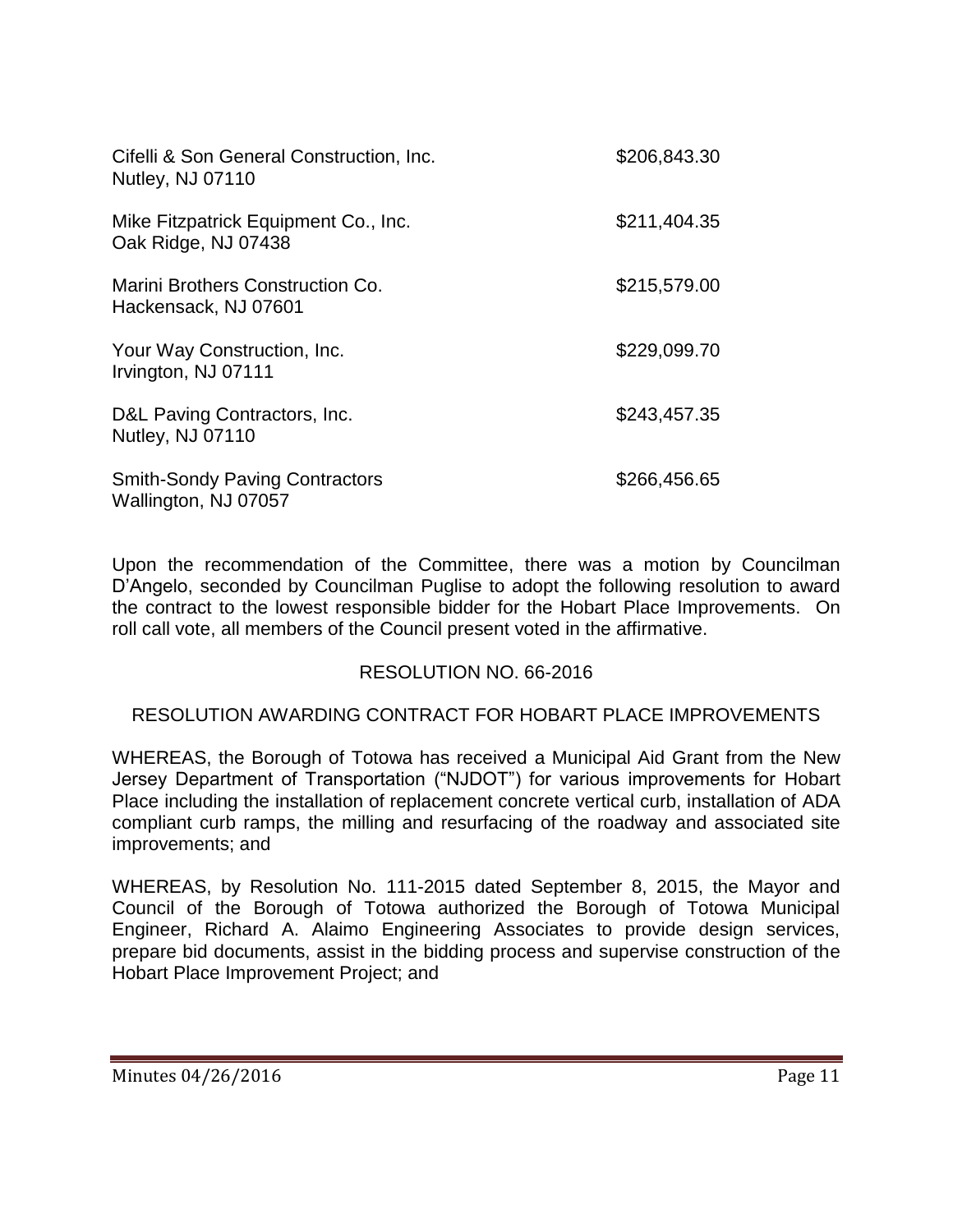WHEREAS, the Mayor and Council of the Borough of Totowa did advertise for receipt of sealed bids in accordance with the specifications entitled "Borough of Totowa, NJDOT Municipal Aid Program, Hobart Place Improvements, Contract No. 2016-1"; and

WHEREAS, the Borough of Totowa did receive sealed bids at its Municipal Building on April 14, 2016; and

WHEREAS, the apparent low bid was submitted by Midwest Construction, Inc. 23 Dead River Road, Warren, New Jersey 07059 in the amount of \$194,816.15, a copy of which is on file in the office of the Borough of Totowa Municipal Clerk; and

WHEREAS, the Mayor and Council of the Borough of Totowa have determined that the bid submitted by Midwest Construction, Inc. be accepted as the lowest responsible bid.

NOW, THEREFORE, BE IT RESOLVED, that the Mayor and Council of the Borough of Totowa do hereby accept the bid of Midwest Construction, Inc. for the Hobart Place Improvements as the lowest responsible bid for the total sum of \$194,816.15.

BE IT FURTHER RESOLVED, that the Municipal Council of the Borough of Totowa does hereby authorize the Mayor and Municipal Clerk to execute any and all necessary instruments relating thereto.

BE IT FURTHER RESOLVED, that the award of this contract is subject to the approval of the New Jersey Department of Transportation.

Upon the recommendation of DPW Superintendent Jim Niland, there was a motion by Councilman D'Angelo, seconded by Councilman Puglise to approve a grade increase for DPW Laborer Domenick Coiro from Grade 5 to Grade 4, effective April 27, 2016. On roll call vote, all members of the Council present voted in the affirmative.

There was a motion by Councilman D'Angelo, seconded by Councilman Puglise to adopt the following Resolution Authorizing Additional Environmental Services For 43 Norwood Terrace For The CDBG-DR Program. On roll call vote, all members of the Council present voted in the affirmative.

## RESOLUTION NO. 67-2016

#### RESOLUTION AUTHORIZING ADDITIONAL ENVIRONMENTAL SERVICES FOR 43 NORWOOD TERRACE FOR THE CDBG-DR PROGRAM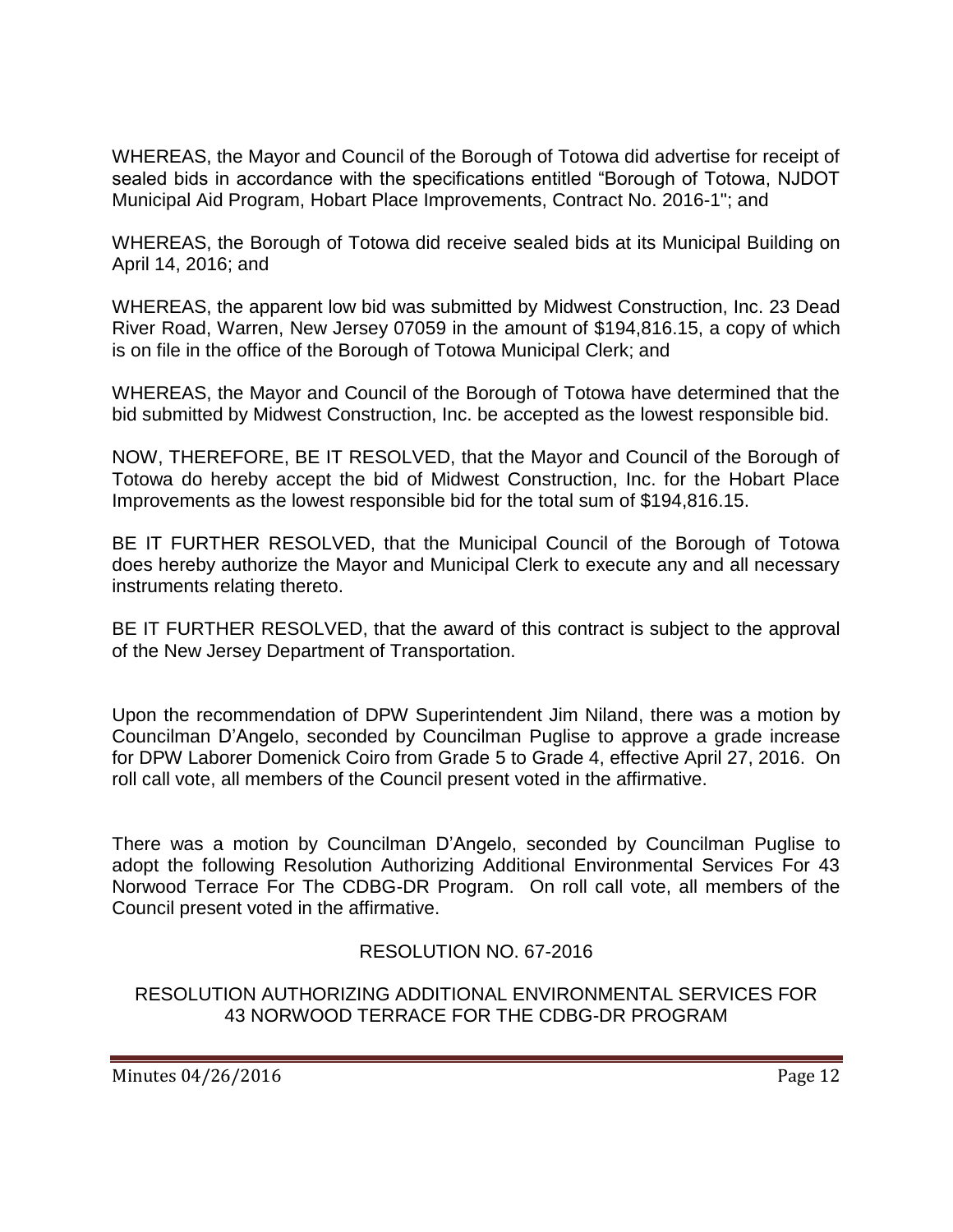WHEREAS, the Borough of Totowa has received a grant from Passaic County as a subgrantee of the State of New Jersey from funding provided by the United States Department of Housing and Urban Development Hurricane Irene Disaster Recovery Program and a grant from the State of New Jersey Department of Environmental Protection Green Acres Program to implement the Community Development Block Grant – Disaster Recovery ("CDBG-DR") Program; and

WHEREAS, more specifically, the Borough of Totowa will use the funds to acquire up to five (5) homes which were damaged by Hurricane Irene and will be demolished and converted to open space for community-wide use in perpetuity; and

WHEREAS, by Resolution No. 117-2015 dated September 22, 2015, the Mayor and Council of the Borough of Totowa awarded a contract to Sadat Associates, Inc., 1545 Lamberton Road, Trenton, New Jersey 08611 to provide Environmental Preliminary Assessments of the various properties in a manner consistent with all regulations; and

WHEREAS, Sadat Associates, Inc. has prepared an Environmental Preliminary Assessment for the property located at 43 Norwood Terrace, Totowa, New Jersey 07512; and

WHEREAS, the Assessment identified potential areas of concern and included a recommendation that a Historical Fill Investigation be performed at this site; and

WHEREAS, pursuant to Green Acres regulations, the Borough of Totowa must address the area of concern to the Department's satisfaction before Green Acres can disburse funding; and

WHEREAS, the Borough of Totowa has solicited proposals from firms licensed to perform Historical Fill Investigations in the State of New Jersey; and

WHEREAS, the lowest proposal was submitted by T.Slack Environmental Services, Inc. ("TSES"), 180 Market Street, Kenilworth, New Jersey 07033 for the lump sum cost of \$1,100.00, a copy of which is on file in the office of the Borough of Totowa Municipal Clerk; and

WHEREAS, pursuant to the applicable New Jersey State laws, these professional services may be awarded without public bidding.

NOW, THEREFORE, BE IT RESOLVED, that the Mayor and Council of the Borough of Totowa do hereby accept the proposal submitted by T.Slack Environmental Services, Inc. for Historical Fill Investigation Services for 43 Norwood Terrace, Totowa, New Jersey for the CDBG-DR Program in the amount of \$1,100.00.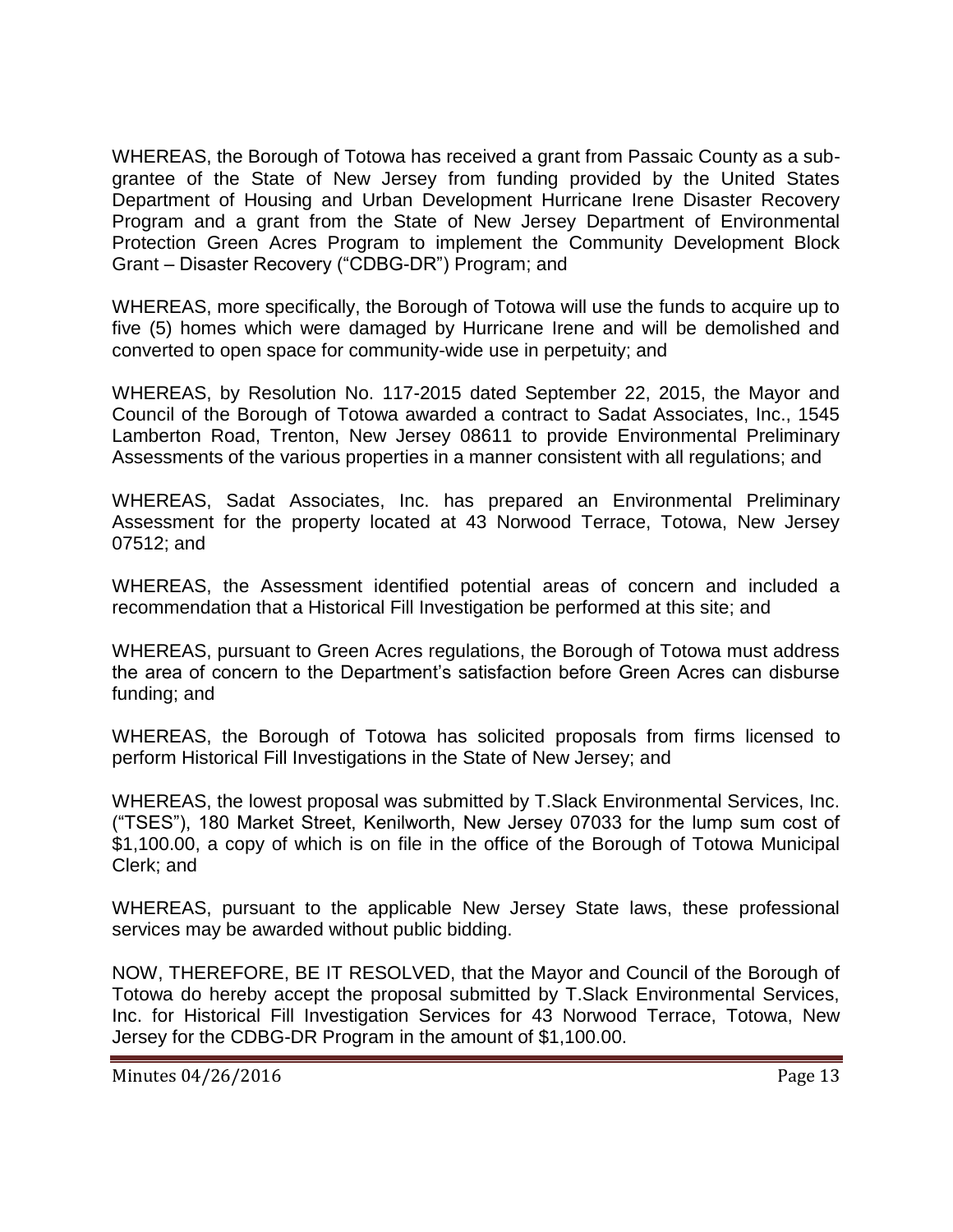BE IT FURTHER RESOLVED, that the Mayor and Council of the Borough of Totowa do hereby authorize T.Slack Environmental Services, Inc. to perform the professional services as set forth in their proposal.

BE IT FURTHER RESOLVED, that the Municipal Council of the Borough of Totowa does hereby authorize the Mayor and Municipal Clerk to execute any and all necessary instruments relating thereto.

COMMITTEE ON ENGINEERING & PUBLIC PROPERTY:

There was a motion by Councilwoman Fontanella, seconded by Councilwoman Andriani to approve Payment Estimate No. 4 in the amount of \$14,602.00 to Envirocon, Inc. for the Municipal Complex Generator Project. On roll call vote, all members of the Council present voted in the affirmative.

COMMITTEE ON LIAISON & INSPECTION:

There was a motion by Councilwoman Andriani, seconded by Councilman Bucher to adopt the following Resolution Authorizing Professional Engineering Services For The Tennis Court At Lincoln Fields. On roll call vote, all members of the Council present voted in the affirmative.

## RESOLUTION NO. 68-2016

## RESOLUTION AUTHORIZING PROFESSIONAL ENGINEERING SERVICES FOR THE TENNIS COURT AT LINCOLN FIELDS

WHEREAS, the Borough of Totowa has applied for and received Passaic County Open Space grants for the construction of a new tennis court at the Borough of Totowa Lincoln Fields; and

WHEREAS, the proposed Project will consist of the removal of the existing deteriorated pavement and construction of a new tennis court and appurtenant improvements; and

WHEREAS, the Mayor and Council of the Borough of Totowa desire to retain the services of a professional engineering firm to provide design services, prepare construction plans, specifications and bid documents, assist in the bidding process and supervise construction of the Project; and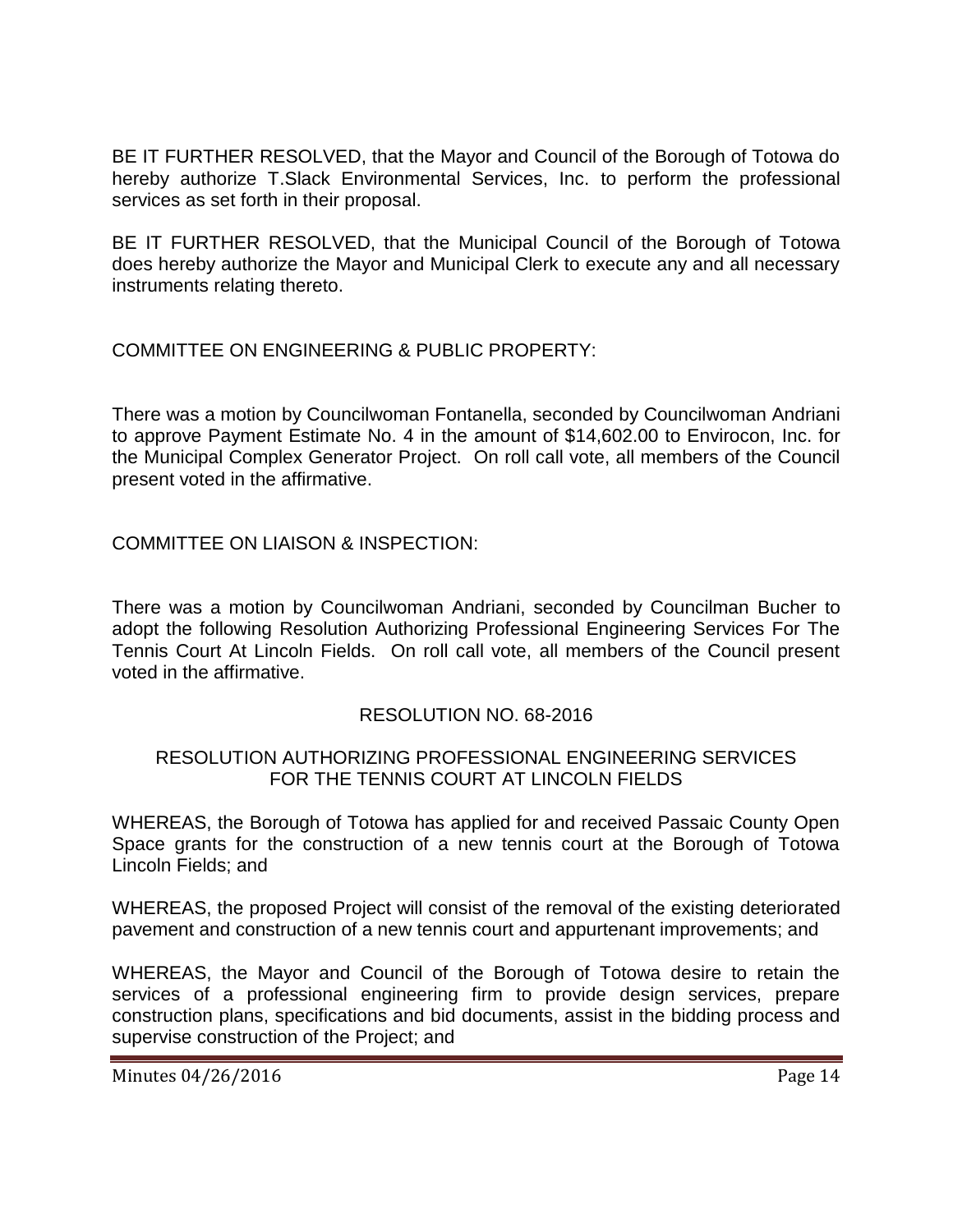WHEREAS, Richard A. Alaimo Engineering Associates has submitted a proposal dated April 14, 2016 to provide the design, bid assistance and construction supervision services for the Tennis Court at Lincoln Fields Project at a cost not to exceed \$26,190.00, a copy of which is on file in the office of the Borough of Totowa Municipal Clerk; and

WHEREAS, the Mayor and Council of the Borough of Totowa on April 26, 2016 did examine the proposal submitted by Richard A. Alaimo Engineering Associates; and

WHEREAS, pursuant to the applicable New Jersey State laws, these professional services may be awarded without public bidding.

NOW, THEREFORE, BE IT RESOLVED, that the Mayor and Council of the Borough of Totowa do hereby accept the proposal submitted by Richard A. Alaimo Engineering Associates for professional engineering services for the Tennis Court at Lincoln Fields in the amount of \$26,190.00.

BE IT FURTHER RESOLVED, that the Mayor and Council of the Borough of Totowa do hereby authorize Richard A. Alaimo Engineering Associates to perform the professional services as set forth in their proposal.

Upon the recommendation of the Committee, there was a motion by Councilwoman Andriani, seconded by Councilman Bucher to hire Pam Steinhilber-Daub as pool secretary. On roll call vote, all members of the Council present voted in the affirmative.

There was a motion by Councilwoman Andriani, seconded by Councilman Bucher to adopt the following Resolution To Reject The Engineer's Recommendation For On-Site Improvements Performance Bond—Reduction No. 1 For Digital Realty Trust. On roll call vote, all members of the Council present voted in the affirmative.

# RESOLUTION NO. 69-2016

### RESOLUTION TO REJECT THE ENGINEER'S RECOMMENDATION FOR ON-SITE IMPROVEMENTS PERFORMANCE BOND – REDUCTION NO. 1 FOR DIGITAL REALTY TRUST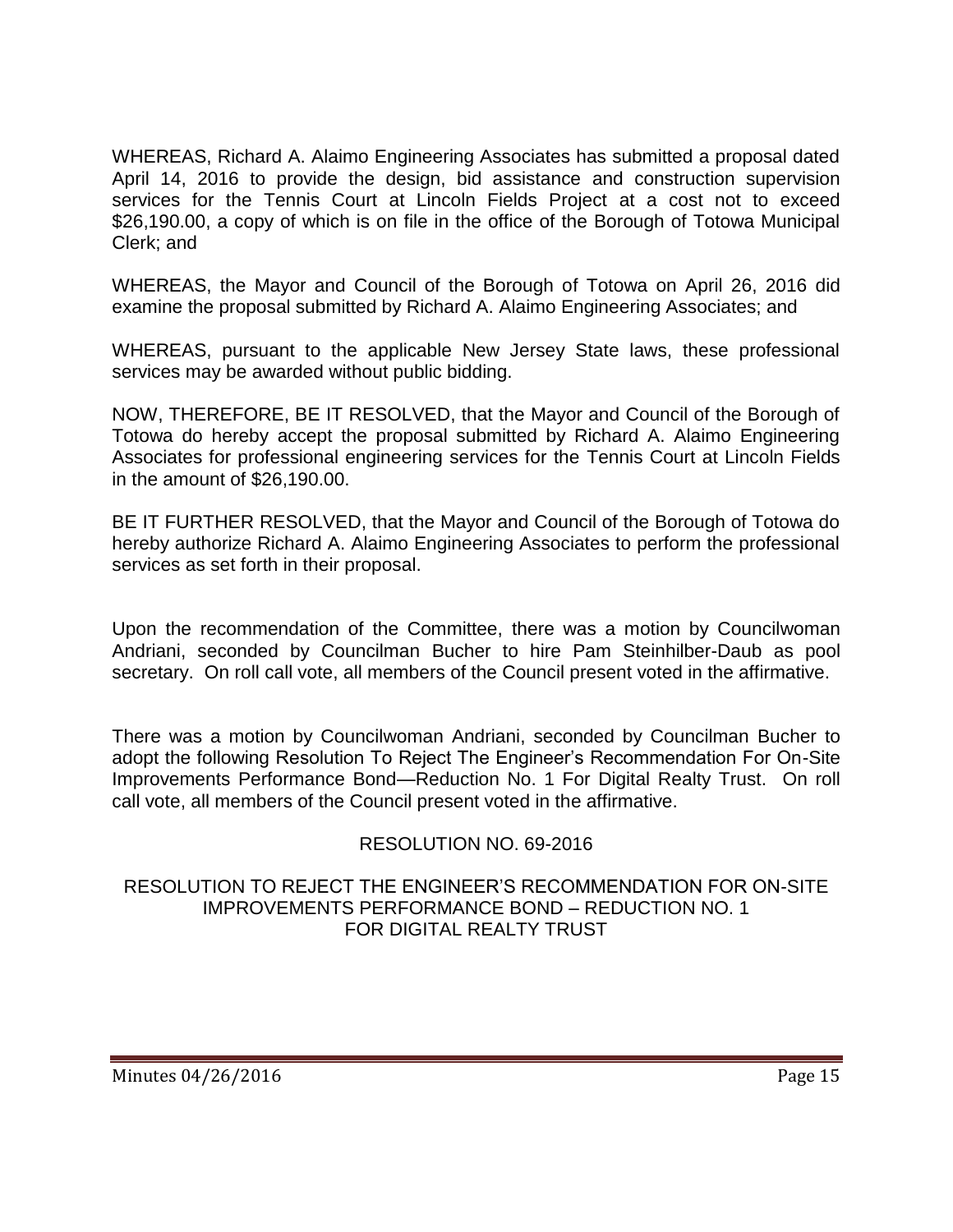WHEREAS, Digital Totowa, LLC, a subsidiary of Digital Realty Trust with offices at 451 D Street, Suite 912, Boston, Massachusetts 02210, is the owner of real property commonly known and designated as Block 173, Lot 17 on the official Tax and Assessment Map of the Borough of Totowa and is located at 701 Union Boulevard in the I-3 Restricted Industry District; and

WHEREAS, Digital Totowa, LLC filed an application for development with the Borough of Totowa Planning Board for preliminary and final site plan approval for the 701 Union Boulevard property; and

WHEREAS, the Borough of Totowa Planning Board at its public meetings held on April 11, 2013, April 25, 2013 and May 9, 2013 granted preliminary and final site plan approval for the application filed by Digital Totowa, LLC for the 701 Union Boulevard property, subject to certain conditions and restrictions; and

WHEREAS, by Resolution No. 76-2013 dated June 25, 2013, the Mayor and Council of the Borough of Totowa authorized the Borough of Totowa to enter into a Developer's Agreement with Digital Totowa, LLC; and

WHEREAS, the Borough of Totowa and Digital Totowa, LLC entered into a Developer's Agreement effective July 23, 2013; and

WHEREAS, pursuant to the approvals granted and the terms of the Developer's Agreement, Digital Totowa, LLC was required to post a performance bond for the purpose of insuring proper construction of all on-site and off-site improvements; and

WHEREAS, in accordance with the Developer's Agreement, Digital Totowa, LLC posted the required performance guarantee by submitting two surety bonds, more specifically, Performance Surety Bond dated August 9, 2013 bearing Bond No. CMS0269914 issued by RLI Insurance Company, 161 Gaither Drive, Suite 104, Mt. Laurel, New Jersey 08054, in the amount of \$5,672,332.80 and Performance Surety Bond dated August 9, 2013 bearing Bond No. CMS0269915 issued by RLI Insurance Company, 161 Gaither Drive, Suite 104, Mt. Laurel, New Jersey 08054, in the amount of \$261,856.80; and

WHEREAS, by letter dated February 2, 2016, Digital Realty Trust on behalf of their subsidiary Digital Totowa, LLC requested a reduction of the performance bonds posted for the aforementioned project; and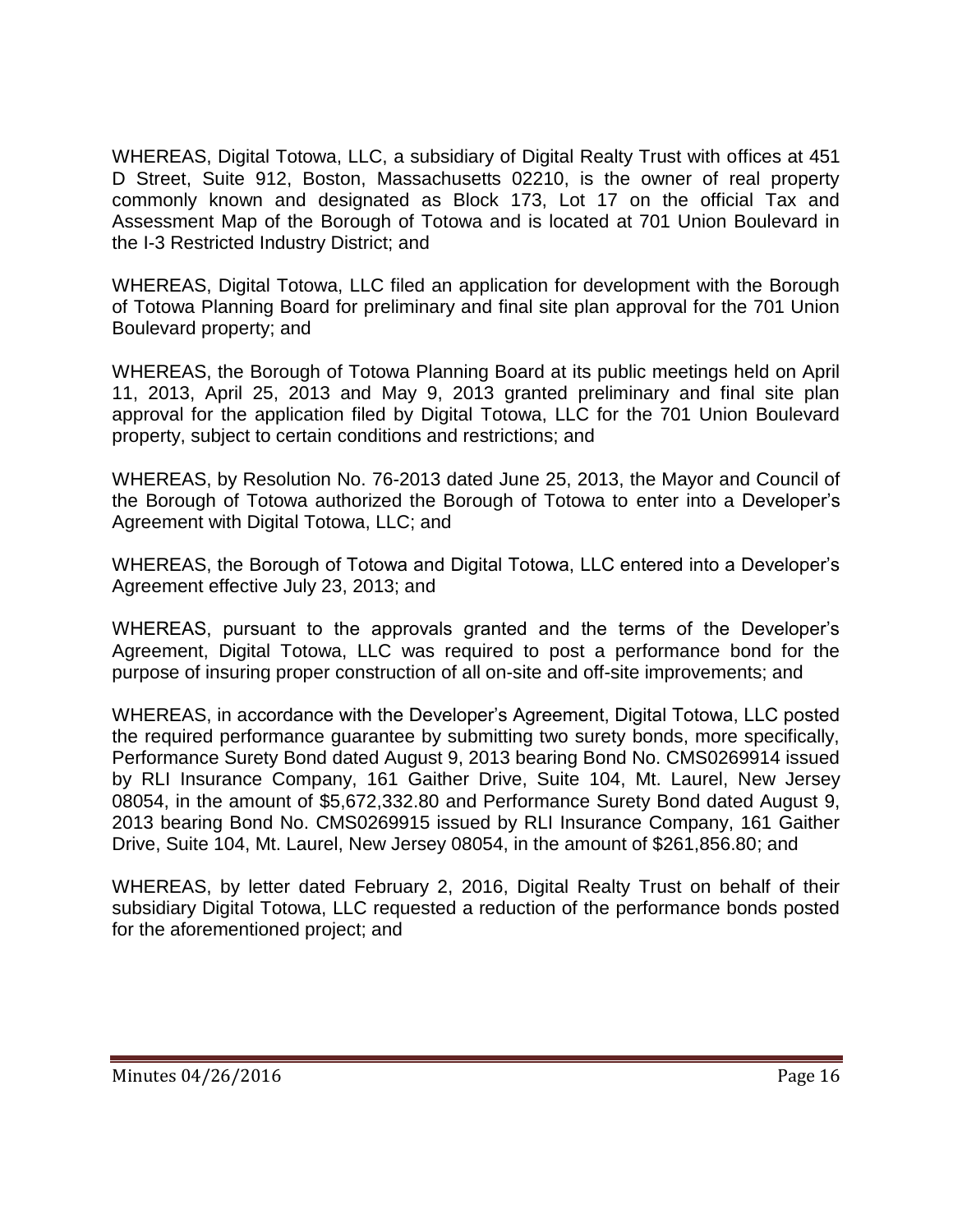WHEREAS, the Municipal Engineer has inspected the work completed to date and by letter dated March 22, 2016 recommended a reduction of the bonds subject to certain conditions including the requirement that the Developer address to the satisfaction of the Borough Council the schedule for completion of the remaining portions of the development; and

WHEREAS, the Mayor and Council of the Borough of Totowa must review the Municipal Engineer's recommendation and adopt a resolution approving or rejecting the recommendation within 45 days of the letter; and

WHEREAS, Digital Realty Trust has failed to provide a schedule of completion in response to the condition set forth in the Municipal Engineer's recommendation for a reduction of the performance guarantee within the specified time period.

NOW, THEREFORE, BE IT RESOLVED, that the Mayor and Council of the Borough of Totowa do hereby reject the recommendation of the Municipal Engineer for the reduction of the On-Site Improvements Performance Bond for Digital Realty Trust.

COMMITTEE ON LEGISLATION & ORDINANCES:

There was a motion by Councilman Bucher, seconded by Councilman Puglise to introduce on first reading, refer to the Planning Board for their review and comments and advertise for public hearing the following entitled ordinance. On roll call vote, all members of the Council present voted in the affirmative.

## **ORDINANCE NO. 08-2016**

#### **AN ORDINANCE TO AMEND THE CODE OF THE BOROUGH OF TOTOWA CHAPTER 415 ENTITLED "ZONING AND LAND USE", ARTICLE XVIII, "R-AH AFFORDABLE HOUSING DISTRICT"**

There was a motion by Councilman Bucher, seconded by Councilman Puglise to introduce on first reading, refer to the Planning Board for their review and comments and advertise for public hearing the following entitled ordinance. On roll call vote, all members of the Council present voted in the affirmative.